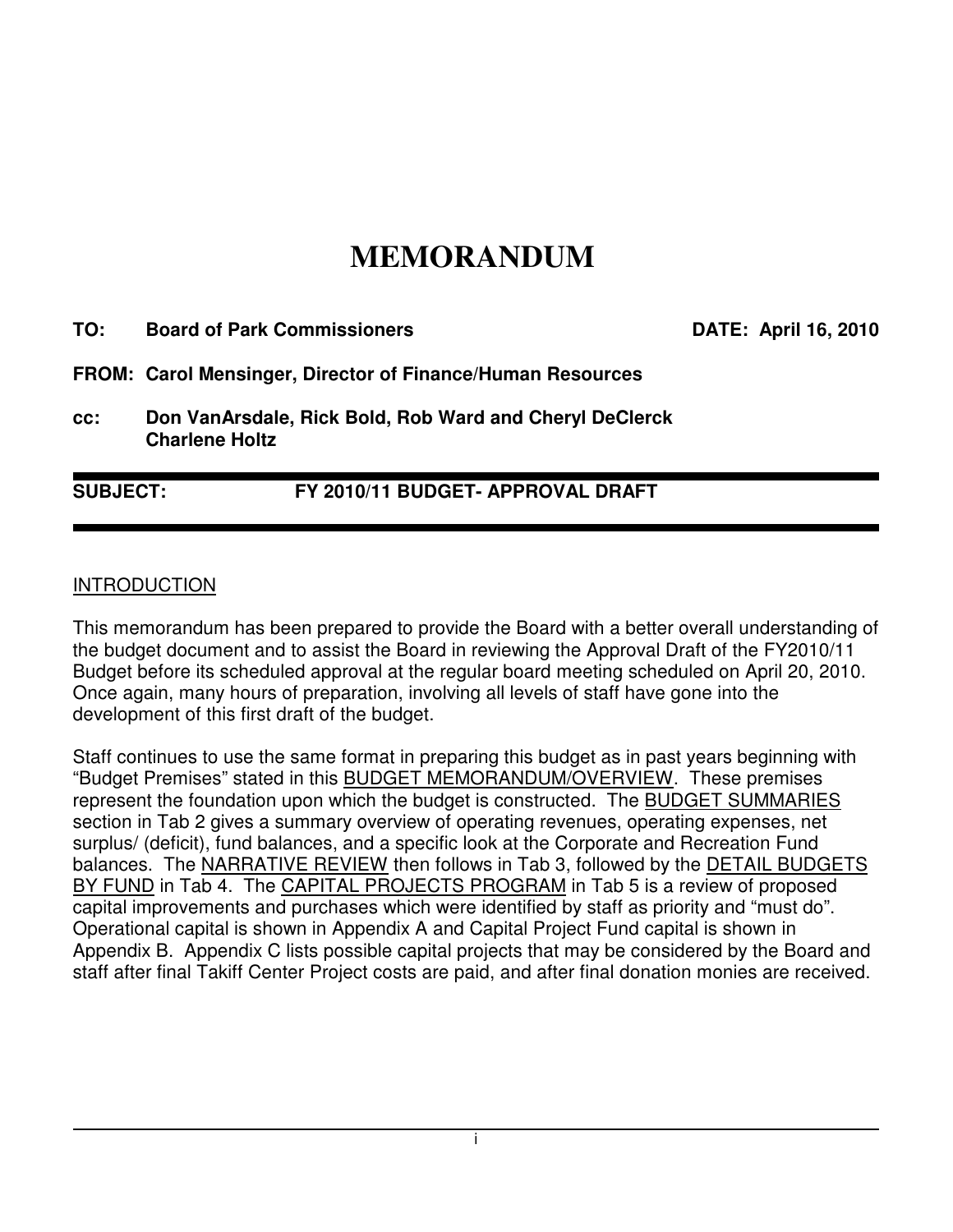# BUDGET PREMISES

The proposed Fiscal Year 2010/11 budget and capital improvement/project program were developed based upon the following premises:

- 1. To continue to provide at least existing levels of service and begin to provide the residents of the Glencoe Park District with new and increased levels of service in the newly renovated Takiff Center as well as other facilities and parks within the District.
- 2. The Park District adopted an *operating* Tax Levy Ordinance this past December in the amount of \$3,535,000 for tax year 2009 (Fiscal Year 2010/11). This operating levy represents a 4.94% increase over the previous year, and as in prior years is intended to capture all new growth available in the midst of the tax cap. The total levy also includes \$1,251,162 in debt service for principal and interest payments on the outstanding \$1.6 million bond issue for Watts Center Renovation Project and the outstanding \$13.755 million bond issue for the Community Center Renovation Project.
- 3. Strive to maintain a Board-approved level of 15% in minimum annual operating reserve fund balances within both the Corporate Fund and Recreation Fund. Two years ago, the Board lowered minimum fund balance levels from 20% to 15% to allow additional monies to be designated toward the Community Center Renovation Project. Staff feels that it will be important to again build back reserves for capital items that have been put on hold in recent years. Staff is happy to report that the FY2010/11 budget reflects an increase in reserve levels.
- 4. The proposed capital program provides for the final payment of the Community Center Renovation Project costs, as well as necessary "must do" maintenance, improvements and equipment purchases. Staff recommends that the capital program include the following:
	- A. The Capital Projects Fund (65) be used to fund **\$712,000** in projects, of which **\$58,000** are carryover projects (those not completed in Fiscal Year 2009/10), **\$399,000** are new projects, **\$250,000** in yet "undesignated projects", and **\$5,000** as a general contingency amount.
	- B. The **Corporate Fund** be used to fund **\$122,900** in **operational** capital improvements.
	- C. The **Recreation Fund** be used to fund **\$17,800** in **operational** capital improvements.
	- D. The **Liability Fund** be used to fund **\$1,600** in **operational** safety related capital items.
	- E. The **Community Center Renovation Project** be completely paid off in full in early FY2010/11.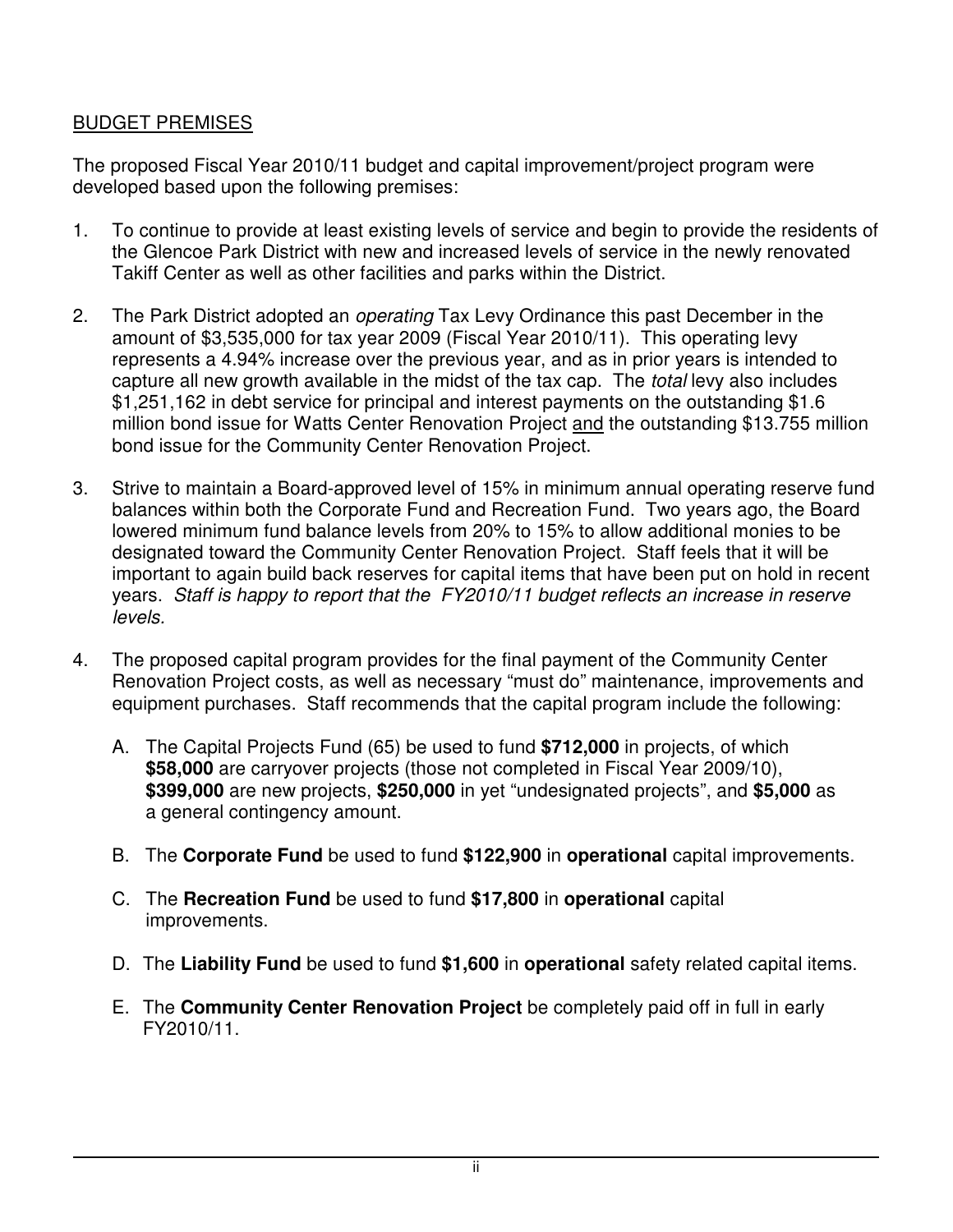- 5. A 2.0% merit pool was approved for FY2010/2011. This merit pool is spread to all Grade 1 employees excluding the Executive Director. (Staff's typical process for determining merit pool is based on recommendations of the Executive Service Corps of Chicago that the merit pool should be approximately 1.5% - 2% above CPI.) The County Clerk used a 0.1% CPI factor for calculation of the tax cap in tax year 2009.
- 6. Accomplish #1-5 above, in accordance with the already adopted tax levy and the Park Board's historically expressed desire of maintaining the composite tax rate at a responsible level which is reflective of the community's preparedness to support local park and recreation services.

## BUDGET SUMMARIES

This part provides a financial summary of all funds as related to:

| 1. Revenues                                  | $(Table$ I) |
|----------------------------------------------|-------------|
| 2. Expenditures                              | (Table II)  |
| 3. Net Surplus/(Deficit)                     | (Table III) |
| 4. Fund Balances                             | (Table IV)  |
| E Carperate and Desreetian Eund Polence Sumn |             |

- 5. Corporate and Recreation Fund Balance Summaries
- 6. Summary of Recreation Program By Program Category
- 7. Overview of Recreation Fund Budget

As of **February 28, 2010**, the projected **Designated Operating Fund Balance in Corporate Fund** of **\$602,588** meets the reserve guideline of 15% of operating expenditures. In fact, the actual fund balance percentage is 30%.

As of **February 28, 2010** the projected **Designated Operating Fund Balance in Recreation Fund** of **\$857,219** meets the reserve guideline of 15% of operating expenditures. In fact, the actual fund balance percentage is 28%.

As of **February 28, 2011**, given that budget projections are accurate, the operating fund balance in the Corporate Fund will increase considerably to approximately **\$898,868** (44%)**.** In the Recreation Fund, it will increase very slightly to approximately **\$849,533** (25%).

# CAPITAL PROJECTS PROGRAM

The projects and items being recommended to the Finance Committee of the Whole for completion in Fiscal Year 2010/11 are contained on these pages. They are being presented in a format similar to past years, with the exception of Appendix C. When capital monies become available, items can be considered for inclusion in the capital budget at that time.